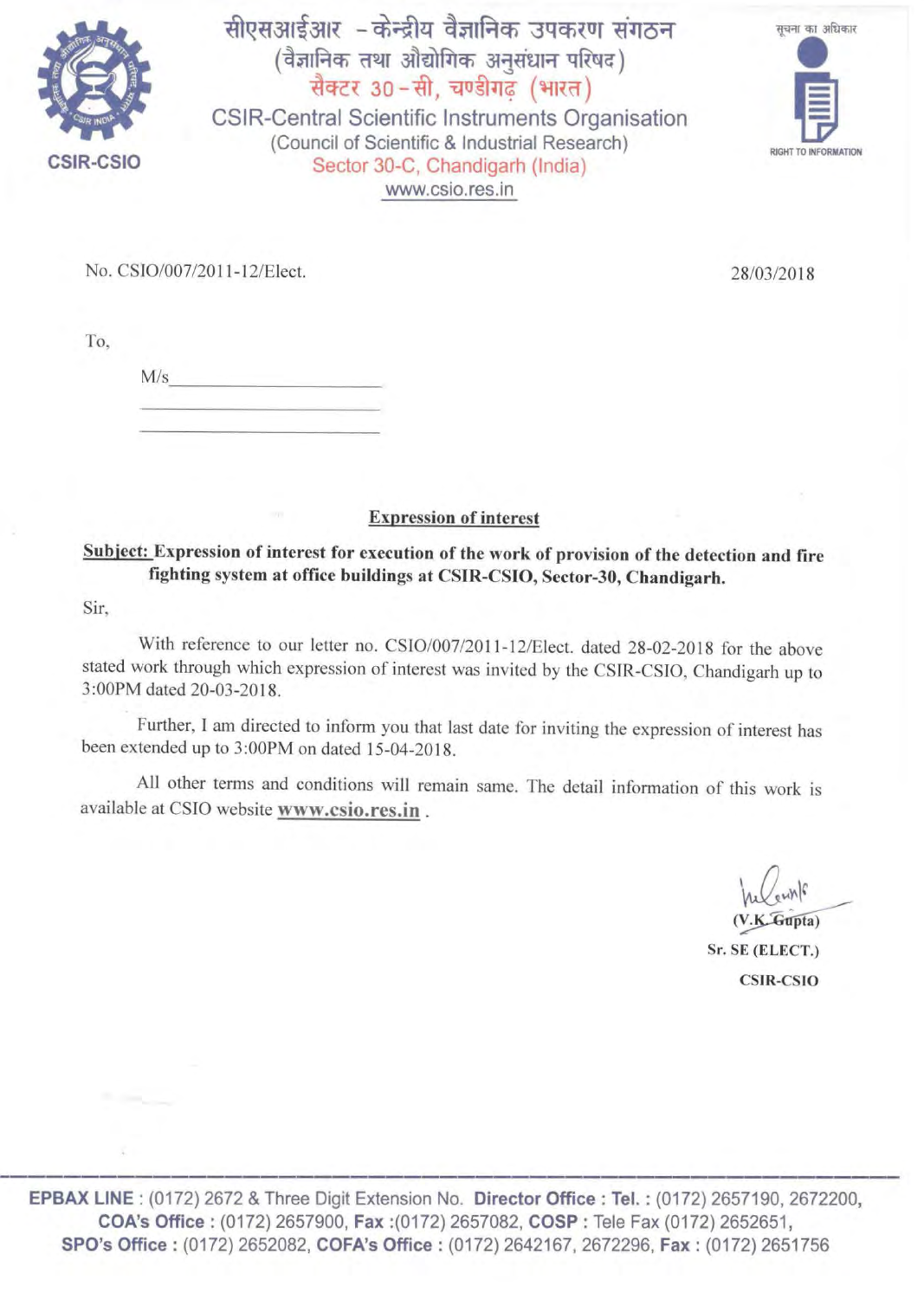

CSIR-CSIO

सीएसआईआर - केन्द्रीय वैज्ञानिक उपकरण संगठन (वैज्ञानिक तथा औद्योगिक अनुसंधान परिषद) सैक्टर 30-सी, चण्डीगढ़ (भारत) CSIR-Central Scientific Instruments Organisation (Council of Scientific & Industrial Research) Sector 30-C, Chandigarh (India) www.csio.res.in



संख्या: सीएसआईओ/007/2011-12/विदयृत

सेवा में.

मैसर्ज विकास करने के साथ के साथ के बाद से साथ के बाद से साथ की साथ करने हैं। यहां कि

रुचि की अभिव्यक्ति

विषय: सीएसआईआर-सीएसआईओ, सेक्टर-30, चंडीगढ़ में कार्यालय भवनों पर पता लगाने और अग्निशमन प्रणाली के प्रावधान के कार्य के निष्पादन के लिए रुचि की अभिव्यक्ति.

महोदय.

हमारे पत्र सं CSIO/007/2011-12/Elect. दिनांक 28-02-2018 उपर्युक्त कार्य के संदर्भ के लिए सीएसआईआर-सीएसआईओ, चंडीगढ़ दवारा दिलांक 20-03-2018 को शाम 3:00 बजे तक रुचि की अभिव्यक्ति आमंत्रित की गई थी ।

आगे मुझे यह सूचित करने का निर्देश हुआ है कि रुचि की अभिव्यक्ति आमंत्रित करने की अंतिम तिथि 15-04-2018 को शाम 3:00 तक बढ़ा दिया गया है ।

अन्य सभी नियम और शर्तें वही रहेंगी । इस कार्य की विस्तार से जानकारी सीएसआईओ की वेबसाइट www.csio.res.in पर उपलब्ध है।

 $\frac{1}{9}$   $\frac{1}{9}$   $\frac{1}{9}$ 

(वी.के. गुप्ता) वरिष्ठ अधीक्षण अभियंता (विदयत) सी.एस.आई.आर.-सी.एस.आई. ओ.

1 1213 AX LINE: (0172) 2672 & Three Digit Extension No. Director Office: Tel.: (0172) 2657190, 2672200, COA's Office: (0172) 2657900, Fax: (0172) 2657082, COSP: Tele Fax (0172) 2652651, SPO's Office: (0172) 2652082, COFA's Office: (0172) 2642167, 2672296, Fax: (0172) 2651756

28/03/2018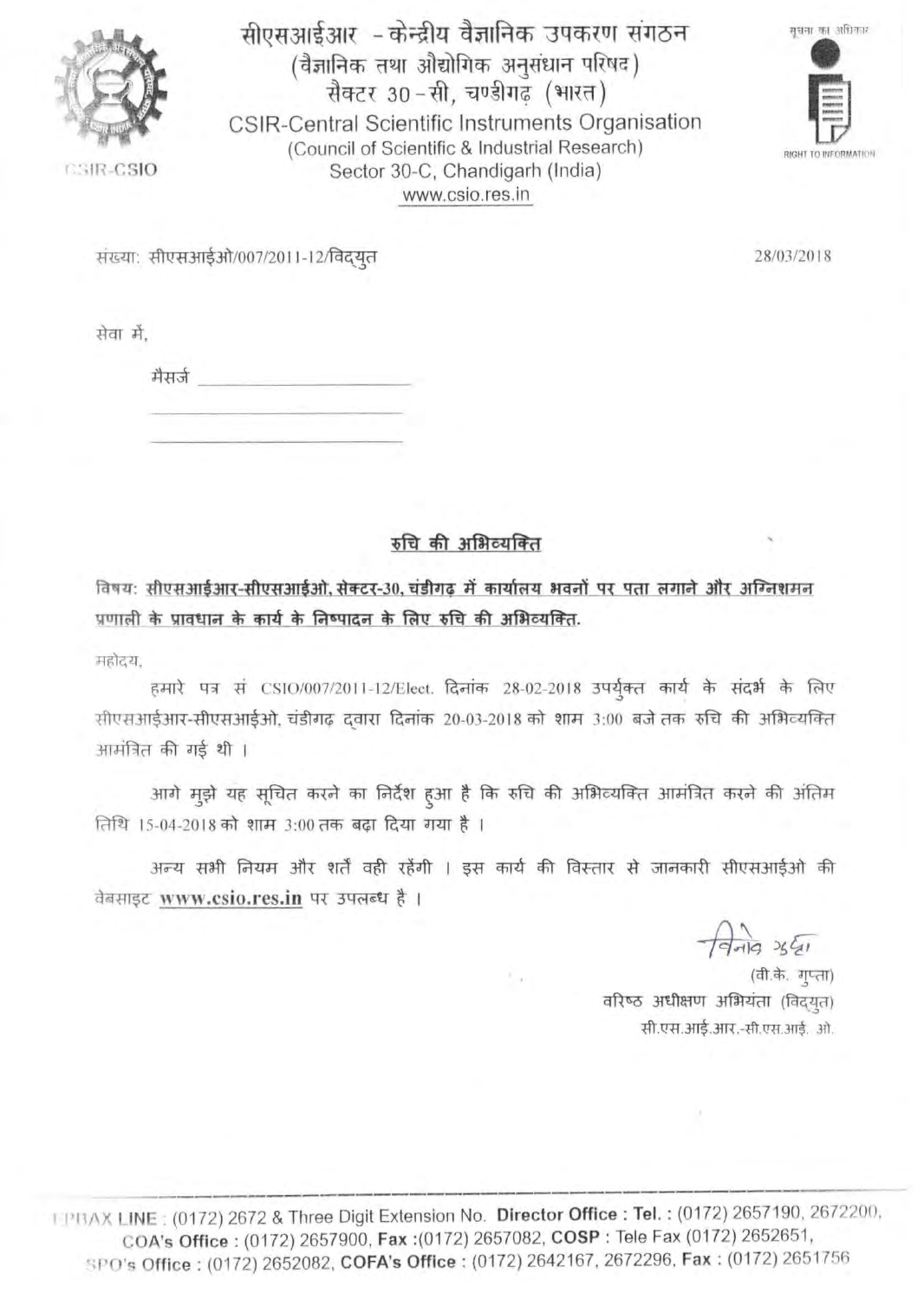

# सीएसआईआर - केन्द्रीय वैज्ञानिक उपकरण संगठन (वैज्ञानिक तथा औद्योगिक अनुसंधान परिषद)  $\vec{r}$  वेक्टर 30 - सी, चण्डीगढ़ (भारत)

CSIR-Central Scientific Instruments Organisation (Council of Scientific & Industrial Research) Sector 30-C, Chandigarh (India) www.csio.res.in



No. CSI0 /007/20 11- 12/Elect. 28/02/2018

To,

*Mis* 

Expression of interest

Subject: Expression of interest for execution of the work of provision of the detection and fire fighting system at office buildings at CSIR-CSIO, Sector-30, Chandigarh.

Sir,

The Central Scientific Instruments Organisation (CSIO), Chandigarh is a Constituent Laboratory of Council of Scientific and Industrial Research (CSIR). CSIO was established in 1959 in pursuance to a committee set up by the Planning commission; CSIO became functional in 1963 with the establishment of lndo-Swiss training centre.

The mission of CSIO is to be a leader at national level foe design and development of scientific and industrial instruments, devices and instruments systems: play a lead role in calibration and training of instrument technologists and be a custodian of instrumentation activity in the country.

CSIO's Mandate

- Research, design & development of scientific and industrial instruments, components and systems.
- Service. maintenance, testing & calibration instruments/components.
- Human resource development in the area of instrumentation.

I am directed to inform you that Expression of interest is invited to engage a project management consultant (PMC) for handling the planning, execution of work and construction works related to provision of the detection and fire fighting system at office buildings at CSIR-CSIO, Sector-30, Chandigarh by inviting the tender etc. The engagement / selection of PMC will be made based upon the selection amongst the short-listed PSU's only.

The following related documents of this work are enclosed here with for your information:

- I. The estimated cost is Rs. 206.51acs. (Anncxurc I)
- 2. Layout Plan of office area. (Annexure II)
- 3. Detail of buildings of CSIR-CSIO. (Annexure III)
- 4. Scope of work. (Annexurc IV)
- 5. Consent Sheet. (Anncxure V)

Kindly submit the documents Consent letter from PSU, Brief detail of the PSU, and List of already executed projects of similar nature of work in last 7 years up to 3.00PM on 20/3/20 18 in scaled envelope by registered post In name of administrative officer, CSIO. Envelope should be subscribed as "EXPRESION OF INTEREST" along with name of the work, date and time. The bid will be invited only from the agency showing interest in the ''EXEPRESSION OF INTEREST'.

(V.K. Gupta)

Sr. SE (ELECT.) CSIR-CSIO

EPBAX LINE : (0172) 2672 & Three Digit Extension No. Director Office : Tel. : (0172) 2657190, 2672200, COA's Office : (0172) 2657900, Fax :(0172) 2657082, COSP : Tele Fax (0172) 2652651, SPO's Office: (0172) 2652082, COFA's Office: (0172) 2642167, 2672296, Fax: (0172) 2651756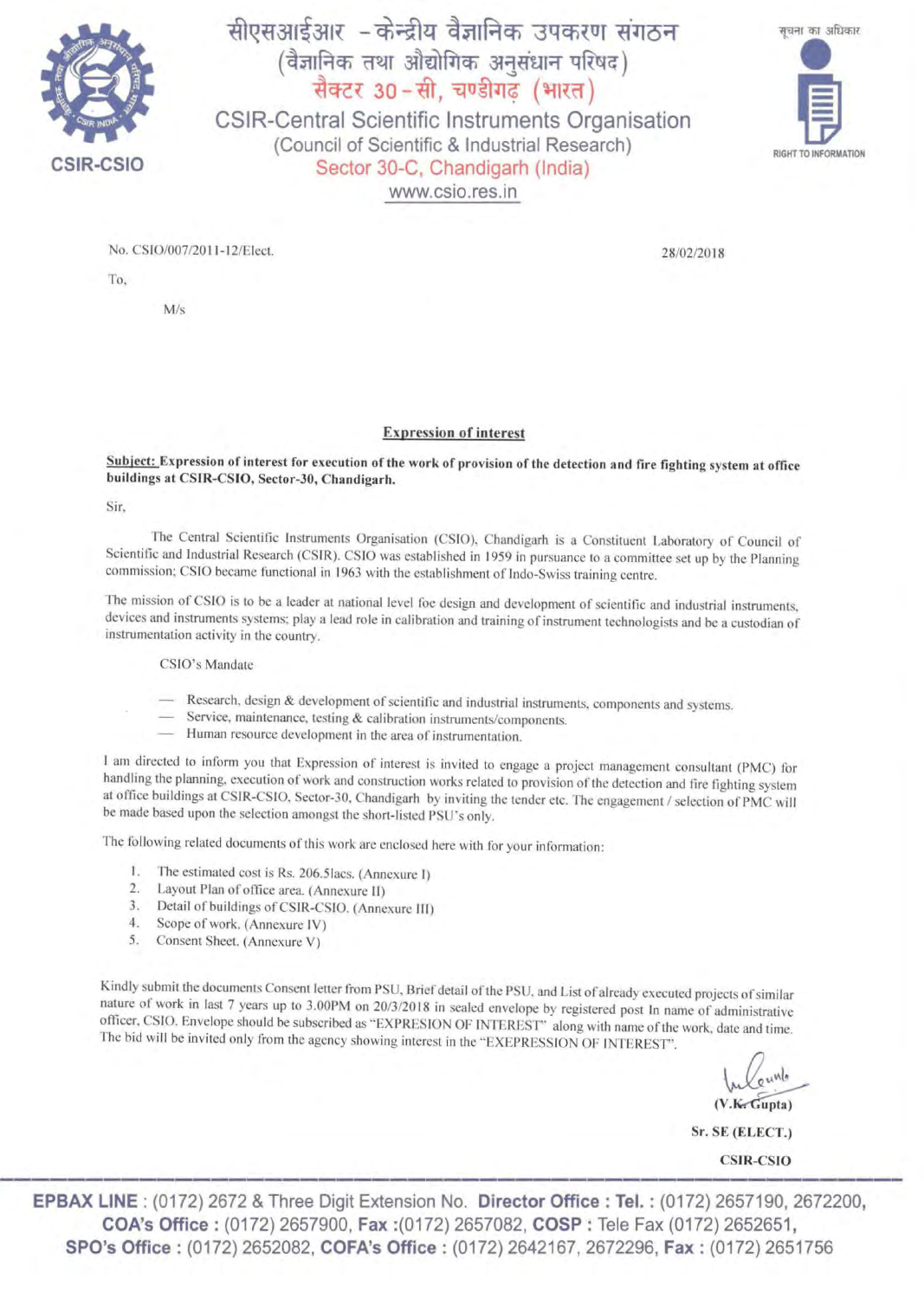### CENTRAL SCIENTIFIC INSTRUMENTS ORGANISATION SECTOR-30, CHANDIGARH

#### ELECTRICAL ENGINEERING SECTION

NO. CSI0/007/2011-12/ELECT.

Name of the work:- Provision of Fire Detection and Fire Fighting System in office buildings at CSIO,<br>Sector-30, Chandigarh.

|                |                                         |                    | <b>LJIIIIALILU COJI</b> |             |                  |                                            |
|----------------|-----------------------------------------|--------------------|-------------------------|-------------|------------------|--------------------------------------------|
| S.No.          | Description of item                     | Unit               | Qty.                    | Rate        | Amount           | Remarks                                    |
| $\mathbf{1}$   | Fire Fighting with wet<br>riser system  | Sq. mtr            | 15480.00                | 500.00      | 7740000.00       | PAR 2012 1.4.1                             |
| $\overline{2}$ | Automatic fire alarm<br>system          | Sq. mtr            | 15480.00                | 500.00      | 7740000.00       | PAR 2012 1.5.2                             |
| 3              | Automatic fire alarm<br>system/Manually | Sq. mtr            | 9140.00                 | 500.00      | 4570000.00       | PAR 2012 1.5.2/ Area<br>already considered |
| Total          |                                         |                    |                         |             | 20050000.00      |                                            |
|                |                                         | Add contigency@ 3% |                         |             | 601500.00        |                                            |
| Grand Total    |                                         |                    |                         | 20651500.00 |                  |                                            |
|                |                                         |                    |                         |             | $Re$ 20650 $scl$ |                                            |

ESTIMATED COST

Rs. 206.501acs(Say)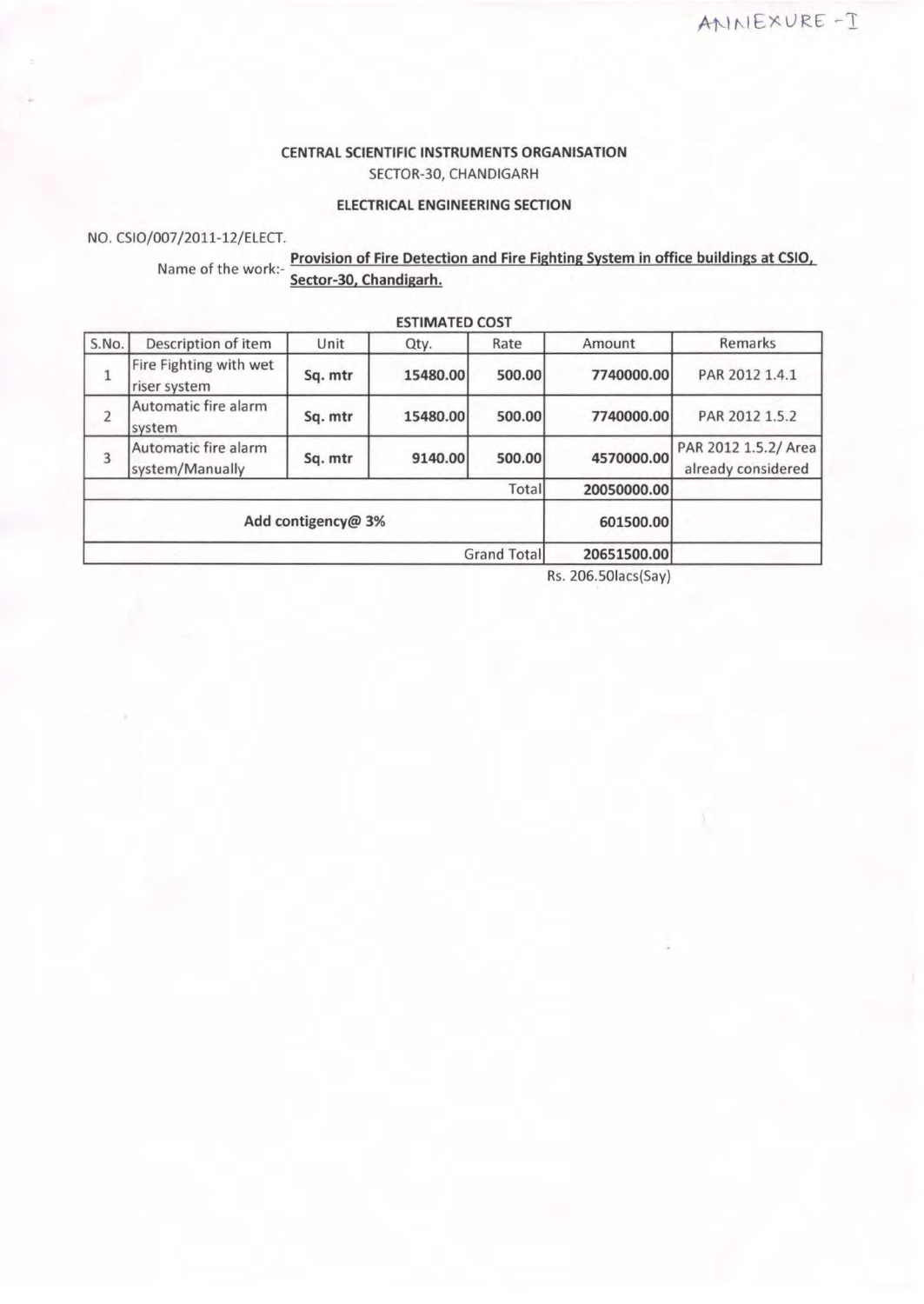GNVISI Noluisens **DONG** TYPE VII ONDOS ADULTS PARK FISH O **SOFFERED RD ARCHAM OLDER**  $\Delta$ **SOKSYSOM NOLLAO**  $\mathcal{O}$  $GATE \Box$ ROSE GARDEN **MONAL ANDREA KOTO MAKE** - BUILDINGS WHICH ARE IN SCOPE OF WORK LAWN LAWN **ADONAS 944-45** FLAG HOISTING<br>GROUND PLAN OF OFFICE AREA  $\alpha$  $\circ$  $\forall$  $\overline{S}$ SECURITY TOWARD ISTC LAWN **DCO** LAYOUT  $\bigcirc$  $\bigcirc$ **ACAMAL BLOCK**  $\bigcirc$  $\prec$ LAWN  $\preceq$ ASSERING REGISTER  $\triangleleft$  $\circ$ Ó  $\begin{array}{c}\n\frac{1}{2} \\
\frac{1}{2} \\
\frac{1}{2} \\
\frac{1}{2} \\
\frac{1}{2} \\
\frac{1}{2} \\
\frac{1}{2} \\
\frac{1}{2} \\
\frac{1}{2} \\
\frac{1}{2} \\
\frac{1}{2} \\
\frac{1}{2} \\
\frac{1}{2} \\
\frac{1}{2} \\
\frac{1}{2} \\
\frac{1}{2} \\
\frac{1}{2} \\
\frac{1}{2} \\
\frac{1}{2} \\
\frac{1}{2} \\
\frac{1}{2} \\
\frac{1}{2} \\
\frac{1}{2} \\
\frac{1}{2} \\
\frac{1}{2} \\
\frac{1}{2} \\
\frac{1$  $\alpha$  $\pm$  $\begin{array}{c}\nI & I' \bigcirc_{N} S_{121} \\
I' & I' \bigcirc_{N} G_{131} \\
I' & I' \bigcirc_{N} G_{131} \\
I' & I' \bigcirc_{N} G_{131} \\
I' & I' \bigcirc_{N} G_{131} \\
I' & I' \bigcirc_{N} G_{131} \\
I' & I' \bigcirc_{N} G_{131} \\
I' & I' \bigcirc_{N} G_{131} \\
I' & I' \bigcirc_{N} G_{131} \\
I' & I' \bigcirc_{N} G_{131} \\
I' & I' \bigcirc_{N} G_{131} \\
I' & I' \bigcirc_{N} G_{13$  $\bigcirc$ SCIENTIST GREEN WELL NOIL-13334  $\triangleleft$  $\circ$ **ON STATEON**  $0\leq$  $\overline{\bigcirc}$ parva  $41$ 

ANNEXURE-I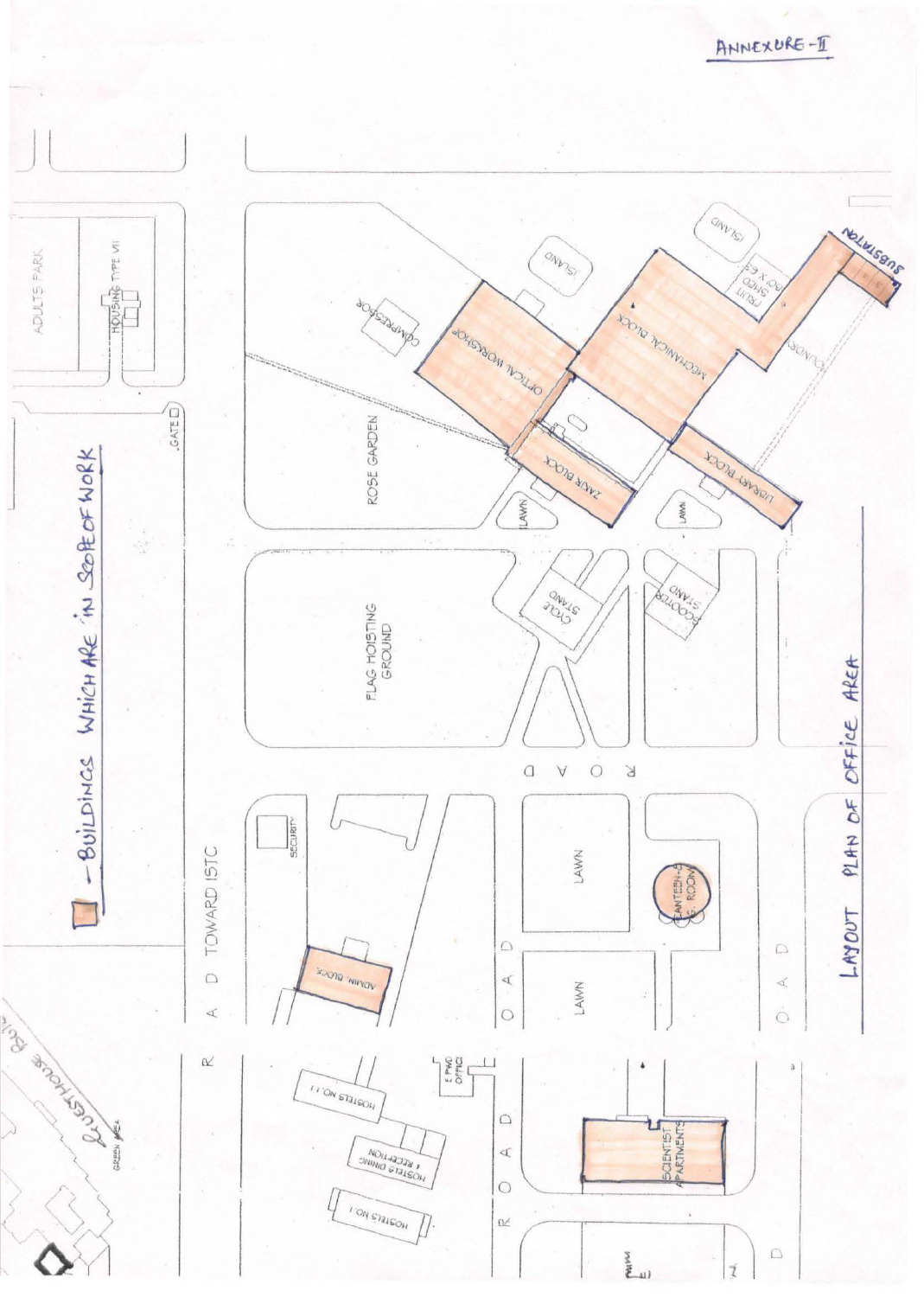# NAME OF WORK - PROVISION OF FIRE DETECTION & FIRE FIGHTING SYSTEM IN OFFICE BUILDINGS AT CSIR-CSIO, SECTOR 30C, CHANDIGARH. (THROUGH PMC AGENCY)

# Detail of The Buildings In CSIR-CSIO

| S. No.         | <b>Building Name</b>     | Length<br>(in Meter) | width<br>(in Meter) | Height<br>(in Meter) | Area<br>(in Sq. Meter) | No. of Floor         |
|----------------|--------------------------|----------------------|---------------------|----------------------|------------------------|----------------------|
| $\mathbf{1}$   | <b>Technical Block</b>   | 62.00                | 14.30               | More than 15         | 886.60                 |                      |
| 2              | <b>Library Block</b>     | 62.00                | 14.30               | More than 15         | 886.60                 |                      |
| 3              | <b>Optical Building</b>  | 66.00                | 57.00               | Less than 15         | 3762.00                | <b>Partly Double</b> |
| 4              | Workshop                 | 62.00                | 58.00               | Less than 15         | 3596.00                | <b>Partly Double</b> |
| 5              | <b>Agrionic Building</b> | 58.00                | 13.00               | Less than 15         | 754.00                 | <b>Partly Double</b> |
| 6              | <b>Nitrogen Plant</b>    | 23.00                | 23.00               | Less than 15         | 529.00                 |                      |
| $\overline{7}$ | <b>Admin Block</b>       | 49.00                | 14.00               | Less than 15         | 686.00                 |                      |
| 8              | <b>Guest House</b>       | 66.75                | 18.70               | Less than 15         | 1248.23                |                      |
| 9              | Canteen                  | 40.00                | 27.50               | Less than 15         | 1100.00                | 3                    |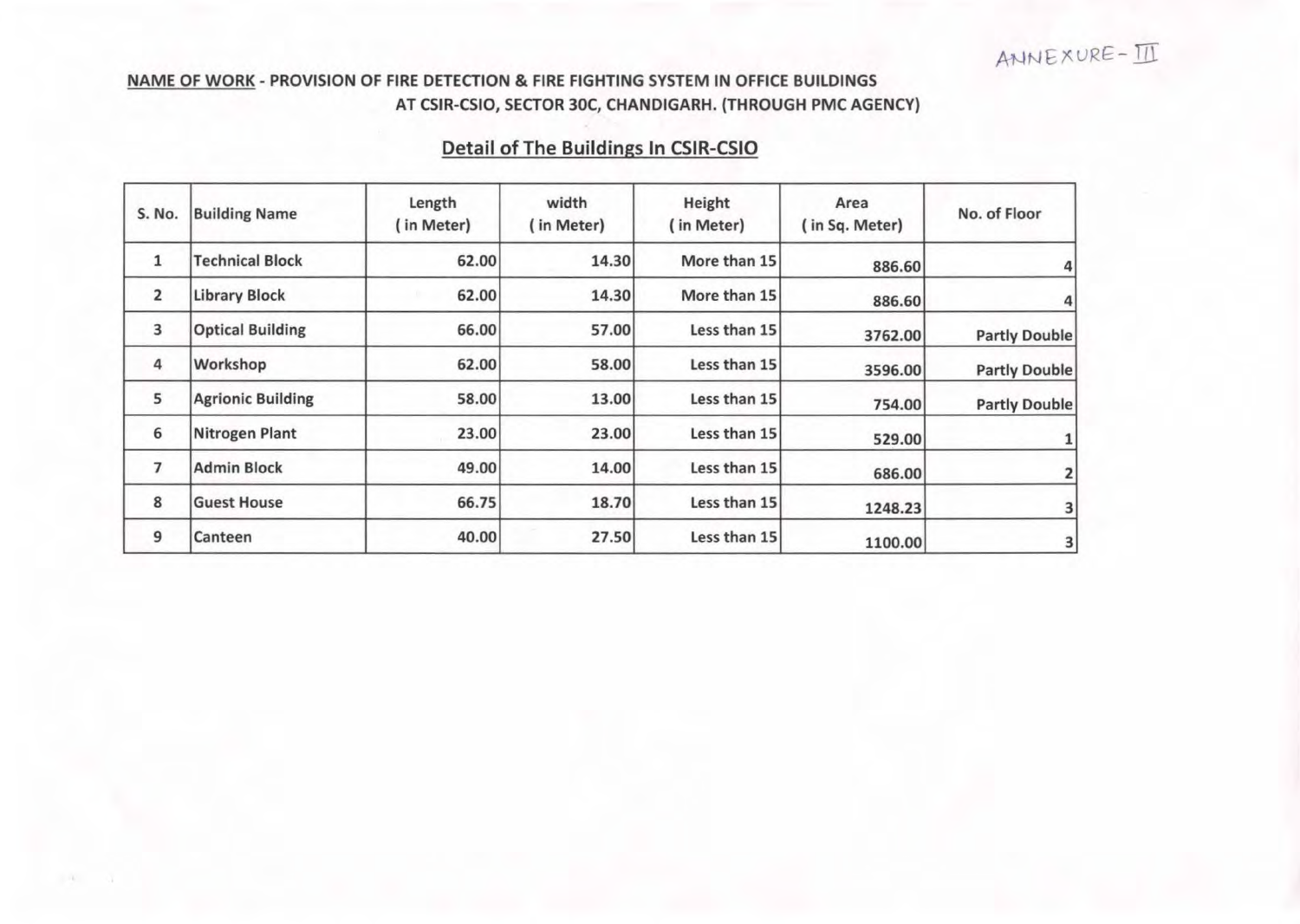### Central Scientific Instruments Organisation

### Sector-30, Chandigarh

#### Electrical Engineering Section

Name of the work- Provision of Fire Detection and Fighting System in office buildings at CSIO, Sector-30, Chandigarh.

#### Scope of Work

It is a specialised work hence technical consultant of respective field and architect for the following jobs are to be appointed by PMC to review study and analysis the technical scheme, data sheet, estimates on the basis of related drawings. For the following work-

Part 1- Providing, Testing and Commissioning of Automatic Fire Alarm System.

Part II- Providing, Testing and Commissioning of Fire Fighting system with Wet Riser/Dry Riser.

| <b>Stages</b>                | <b>Description</b>                                                                                                                                                                                                                                                                                                                                                                       |  |  |  |
|------------------------------|------------------------------------------------------------------------------------------------------------------------------------------------------------------------------------------------------------------------------------------------------------------------------------------------------------------------------------------------------------------------------------------|--|--|--|
| Pre Contract Stage           | Preparation of Technical<br>Planning.<br>scheme.<br>Preparation of estimates and Preparation of tender<br>documents in coordinate with CSIO engineering staff.<br>The structural drawing of the existing building are not<br>available with CSIO and PMC has to carry out such<br>required design for execution of work and positioning<br>of additional load of water tank on building. |  |  |  |
| <b>During Contract Stage</b> | Award of work, Preparation of agreement documents<br>Supervision during the contract. Preparation of bill<br>and payments to the contractor in coordinate with<br>CSIO engineering staff.                                                                                                                                                                                                |  |  |  |
| <b>Post Contract Stage</b>   | Properties of Utilisation certificate, Inventory<br>taking clearance from local Fire and Emergency<br>Service department.                                                                                                                                                                                                                                                                |  |  |  |

#### Brief Scope of Work